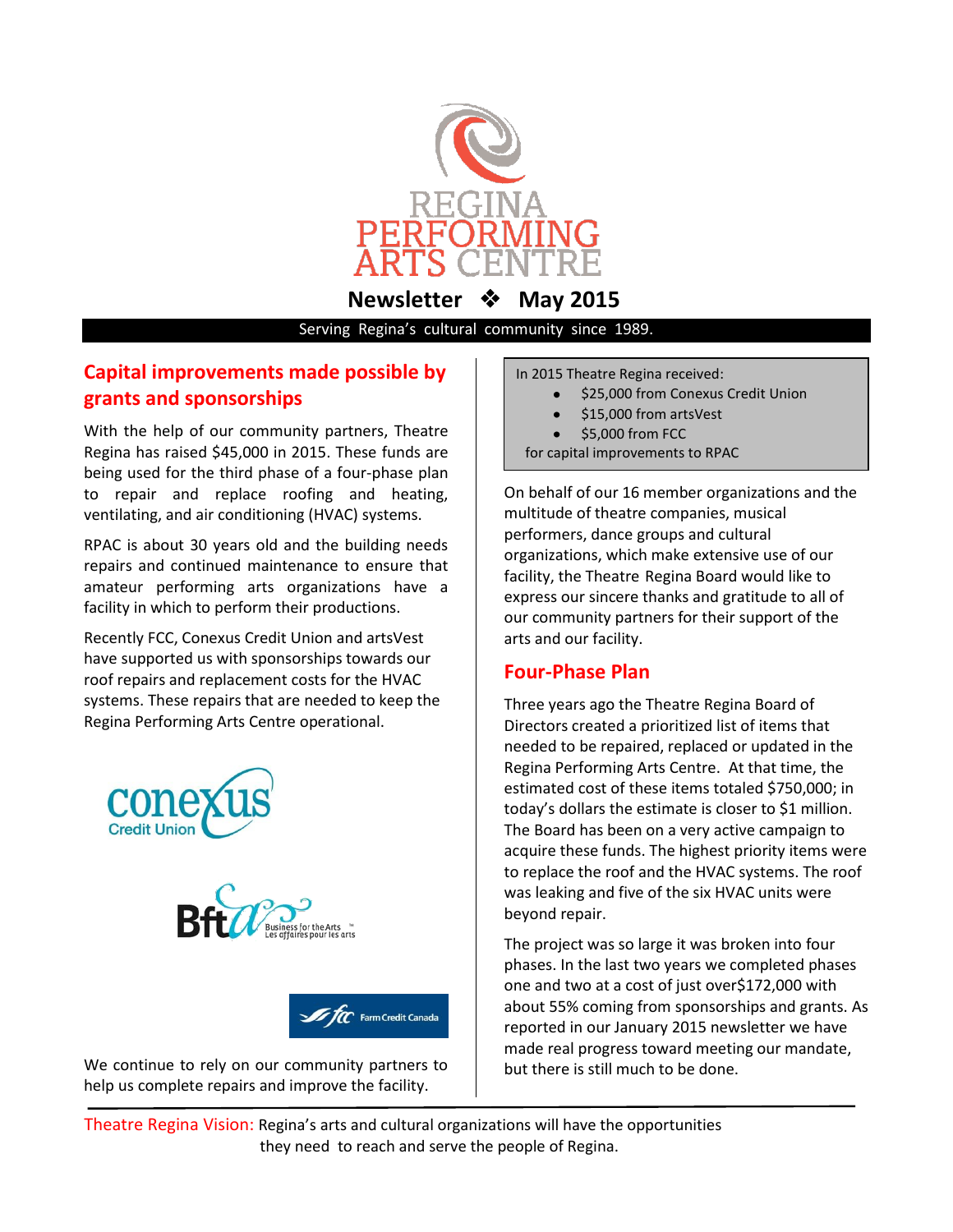## Serving Regina's cultural community since 1989.



## **Four-Phase Plan** (con't)

We would like to thank and recognize those who helped us get here:

- Conexus Credit Union who initially stepped up and supported us when it was most critical and has been a trusted partner for the past three years;
- artsVest Saskatchewan, run by Business for the Arts and funded by Canadian Heritage and the Government of Saskatchewan Ministry of Parks, Culture and Sport is a training and matching funds program that helped us leverage over \$22,000 in matching funds from the business community;
- $\bullet$ The Saskatchewan Community Initiatives Fund through its Community Grant Program;
- The Lorne and Evelyn Johnson Foundation; and
- The City of Regina, who has supported us through their Community Investment Grant program.

# **Theatre Regina's Future**

Theatre Regina, owner and operator of the Regina Performing Arts Centre, is planning for a successful future. The Board has always planned ahead but in late 2014 and early 2015, we went through a formal planning process. This process resulted in a fiveyear strategic plan to ensure that we are using our resources in the best way possible.

The Board of Directors worked with a professional strategic planner to discuss strategy and develop a Vision, Mission and Values. Our member

organizations and key stakeholders were consulted and contributed to the strategy.

The following is Theatre Regina's strategic direction; it includes a Vision, Mission and Values statement and three key strategies that will help us reach our Vision.

## Vision

Regina's arts and cultural organizations will have the opportunities they need to reach and serve the people of Regina.

## Mission

We have a three-part Mission focused on strengthening the non-professional, communitybased performing arts sector:

- Our Facility To provide a high-quality, affordable performing arts facility for the people of Regina.
- The Arts and Culture Sector To promote  $\bullet$ cooperation among community-based performing, cultural and visual arts groups in the city.
- Our Community To develop and maintain a positive public environment that supports community, performing, cultural and visual arts organizations.

#### Values

The values that guide our decisions and actions will be:

- $\bullet$ Accessibility – providing a warm and welcoming, affordable and community-based environment for our clients, audiences, members and partners.
- Support focused on assisting the community arts organizations and initiatives.
- $\bullet$ Quality – seeking continuous improvement in our facility, services, operations and governance.